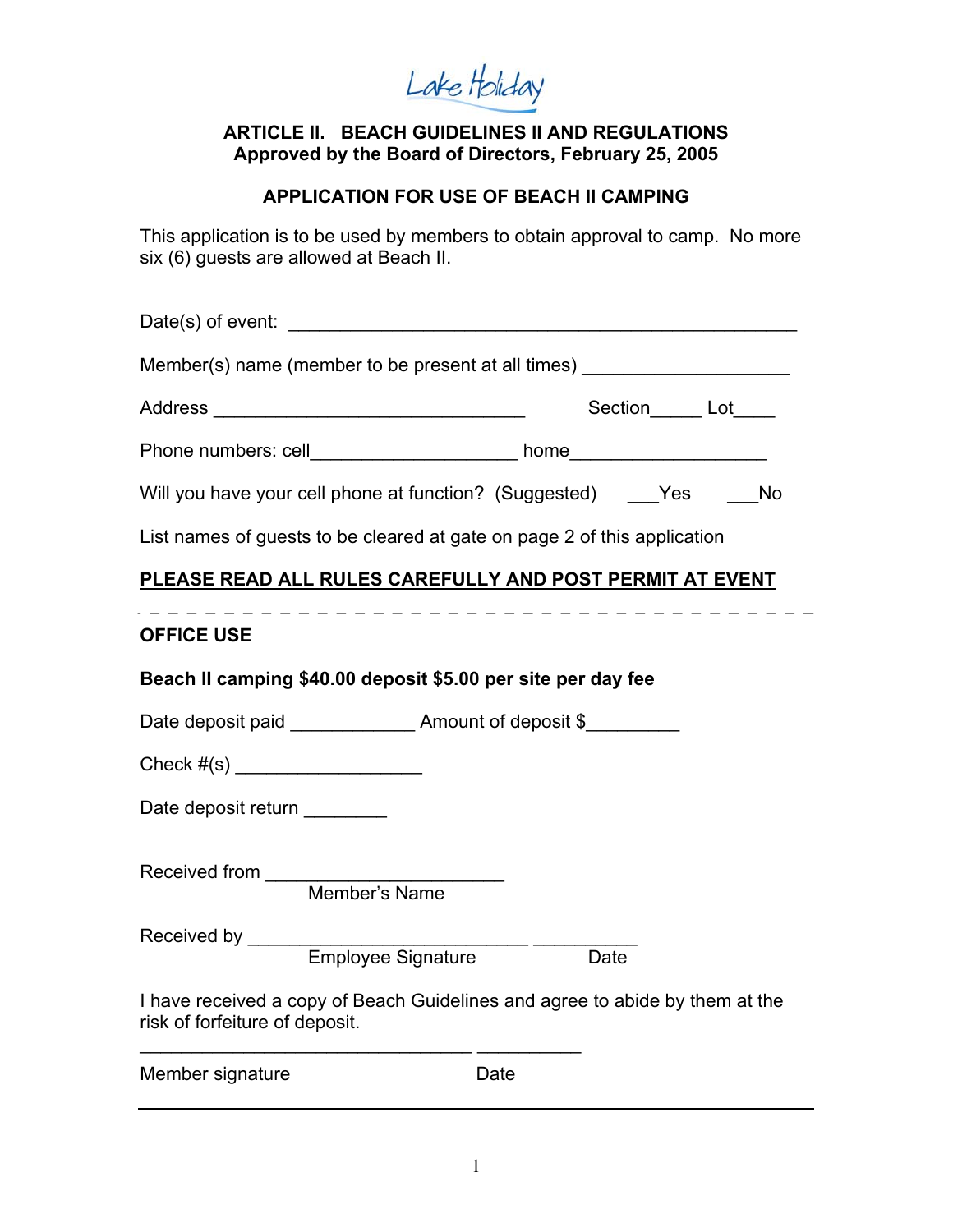Lake Holiday

**ARTICLE II. BEACH GUIDELINES AND REGULATIONS Approved by the Board of Directors, February 25, 2005** 

**APPLICATION FOR USE OF BEACH II FOR CAMPING**

**GUEST LIST FOR FRONT GATE** 

Date of Function \_\_\_\_\_\_\_\_\_\_\_\_\_\_\_\_\_

**Beach II Camping**: The guest list is limited to 6 (six) persons including residents and children unless specifically authorized by the Board of Directors.

| <b>Member name</b>                                                                                                         | Address ______________________________ |
|----------------------------------------------------------------------------------------------------------------------------|----------------------------------------|
|                                                                                                                            | Cell Phone __________________________  |
| <b>Guest Name</b>                                                                                                          | <b>Guest Name</b>                      |
| 1.<br><u> 1989 - Johann Barbara, martin da kasas a shekara tsa na shekara tsa na shekara tsa na shekara tsa na shekara</u> | 4.                                     |
| 2.                                                                                                                         | 5.                                     |
| 3.                                                                                                                         | 6.                                     |